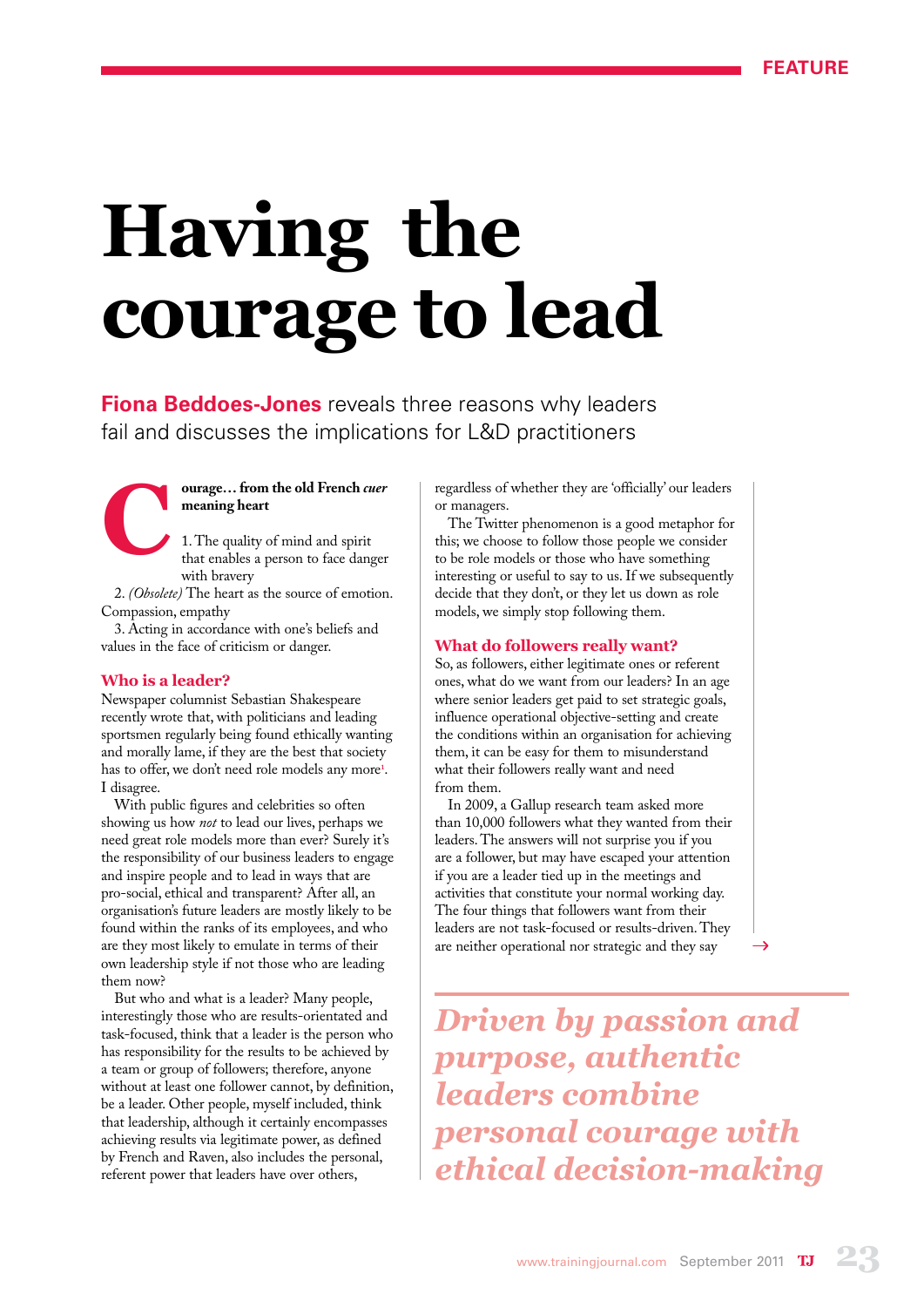# *Self-awareness requires reflexivity in the moment and reflection after the moment has passed*

less about what a leader *does* than who he *is* in terms of his personal characteristics and values.

The first thing followers want most from their leaders is to be able to trust them; to believe that what they say is true. The second thing is for a leader to be compassionate; to have empathy and to care about their well-being. Leaders would be well advised to remember the saying that *'people don't care how much you know, until they know how much you care'.* Thirdly, followers want stability, which is something that many leaders either overlook or simply don't seem to realise in their relentless drive for change, performance improvements and financial savings. Finally, followers want to feel hopeful about the future, something that is impossible without trust being present<sup>2</sup>.

So what kind of leader engenders trust, compassion, stability and hope? What kind of leader is going to show the best of pro-social, sustainable and values-led leadership? What kind of leader isn't going to be so competitive that they believe that the end justifies the means, be so blinkered by greed that they are prepared to put profit before people or become embroiled in a debacle that shows a lack of ethical judgment and personal integrity?

I have come to believe that the answer is a leader who, in Bass's terms, is authentically transformational<sup>3</sup> , and who, in Jim Collins' terms, is a level five leader<sup>4</sup>. A leader who embodies the very best of leadership and who, more than any other quality, has *the courage to lead*, where courage is embodied in both its modern usage and its original French derivation. These leaders are the new authentic leaders.

Driven by passion and purpose, authentic leaders combine personal courage with ethical decisionmaking to deliver pro-social, sustainable and meaningful results.

#### **What is authentic leadership and why do leaders fail?**

But what actually is authentic leadership? It means much more than simply 'being genuine' or 'true to

yourself'. After all, you could argue that all leaders are being true to themselves and that any leadership style is 'authentic', despite its good or bad qualities.

New research that I have conducted with senior RAF officers into authentic leadership within the military has revealed that there are three statistically-significant dimensions that form the pillars of authentic leadership<sup>5</sup> . Moreover, if you pause for a moment to examine the reasons why the leaders that you know are not successful or actually fail, in every case you will find that they are lacking in one or more of these pillars of leadership.

The first pillar is **self-awareness**: knowing your real strengths and weaknesses, understanding how other people perceive you, being acutely aware of how your thoughts and emotions influence your language and behaviours and, therefore, the impact and influence that you have on others. It is the ability to articulate your core beliefs and values, and understand your personal boundaries and emotional and intellectual drivers. In short, it is knowing who you are and what you value, thereby building a secure sense of self that provides an anchor for your decisions and actions on your path through life.

But self-awareness requires reflexivity in the moment and reflection after the moment has passed. As an executive coach and psychologist, I encounter many leaders who lack even a basic level of self-awareness; they fail to understand themselves and, worse, they fail to understand those people they are meant to lead and manage.

Research conducted by my colleagues at The Cognitive Fitness Consultancy, using Thinking Styles, has identified that, within the workplace, there are three kinds of manager/leader<sup>6</sup>. Sitting on a continuum, at one end there is the taskfocused person. To him, nothing is more important than goals, targets and the results that are achieved. People are purely a disposable resource in the pursuit of the right results. Often highly competitive, driven and cold, he is rarely well-liked and relies on coercion, reward or legitimate power to get things done.

At the opposite end of the scale there is the people-focused person. For him, people are paramount. Tasks and results may become a casualty of his concern for the well-being of others. Frequently taking an almost parental level of responsibility for their teams, these people are very well liked but may not be respected as others frequently take advantage of their good nature and focus on others.

The vast majority of managers and leaders sit somewhere in the middle and, although they may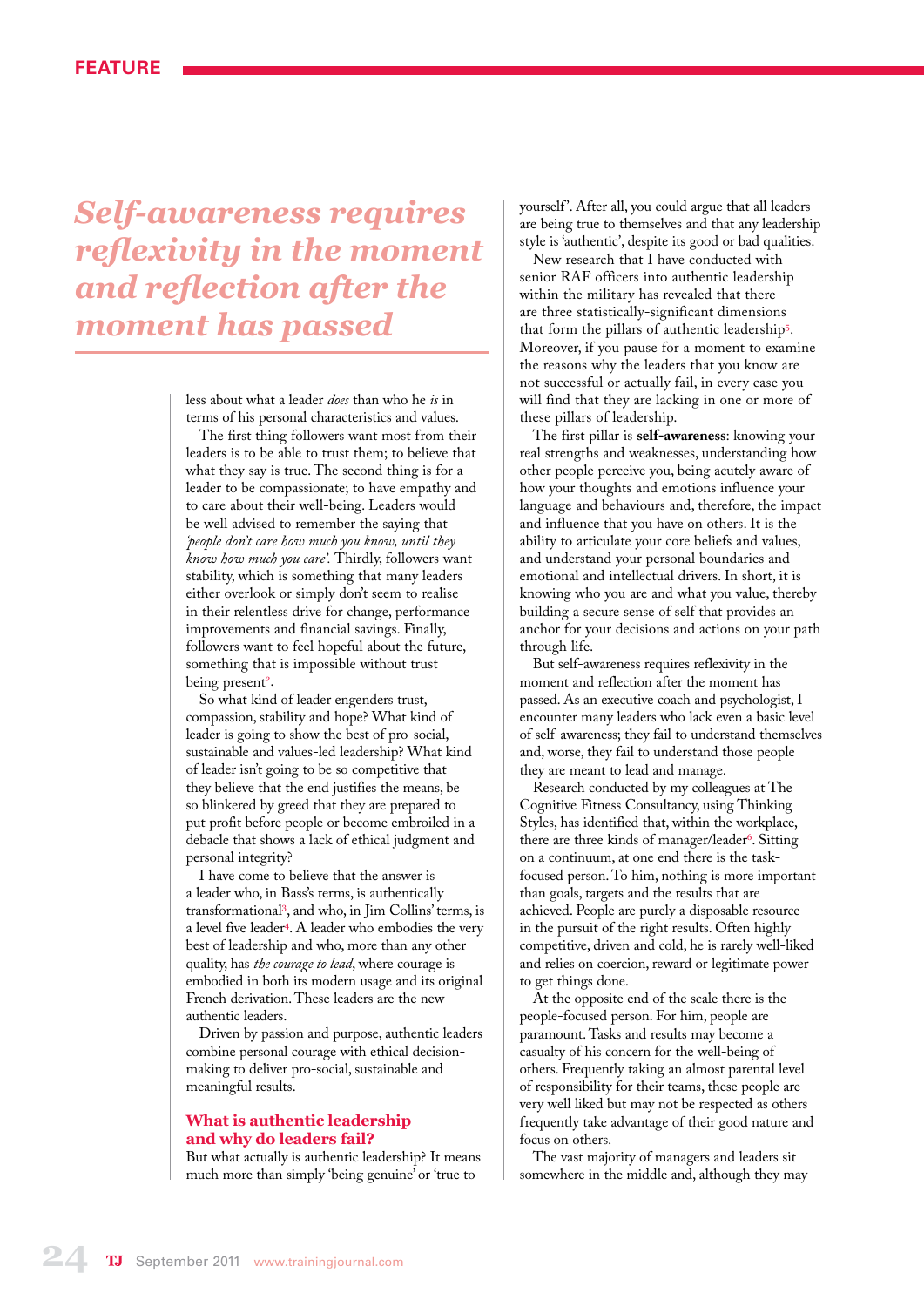### **Authentic Leadership: The Courage to Lead**



have a natural preference, are able to maintain an appropriate balance to get the job done through the concerted efforts of others. Knowing where you sit on this continuum and the implications and consequences that this has for you and for the people you work with is one of the fundamental building blocks of self-awareness that many leaders simply fail to grasp.

**Self-regulation** is the second pillar of authentic leadership and is closely connected with how well you know and understand yourself. It concerns selfmanagement: your focus; your self-discipline; your ability to be actively and deliberately in control of your thoughts, emotions and behaviours; your levels of tolerance and patience; how you manage your energy, and your physical, mental and emotional resilience.

Physical and emotional courage both sit within the pillar of self-regulation and perhaps unsurprisingly, due to the high levels of selfdiscipline and courage required by our military leaders, it was here that RAF officers scored most highly in the 360° feedback ratings from their colleagues and peers.

The third pillar is **ethics**. When conducting my research, I divided the ethical dimension into two: ethical virtue and ethical action. I wanted to find out, from a follower's perspective regarding ethics, whether there is a difference between what a leader *says* and what he *does*. I used two samples: a business sample and the RAF sample. The results were the same in both cases. Followers expect consistency and congruence from their leaders. They expect a leader to walk his talk and will cease to trust him if his words and actions don't match. More crucially though, despite any rhetoric, followers judge leaders against their actions; what a leader *does* is far more important than anything that they may *say*. This is a critical lesson for all leaders to learn, especially those politicians and public servants in the public eye.

Sitting neatly within the ethical pillar of authentic leadership is professional integrity – all ethical decision-making; those core beliefs and values that underpin your personal leadership philosophy; the courage to remain steadfast in the face of ethical dissent or wrongdoing by others; having a pro-social leadership ethos and the desire to serve the wider community. Honesty, openness, trust, transparency, the moral capacity to judge dilemmas from multiple perspectives and be able to take into consideration different stakeholder needs, honour and fairness are all evident here.

With the notable exceptions of a failure of selfregulation such as drink driving or bullying, it is failures within this pillar of leadership that seem to so often hit the media headlines.

These three pillars support, and shelter under, the roof of **relationships**. The quality of relationships that an authentic leader has, ie the healthy relationship that he has with himself as well as those collaborative, mutually supportive and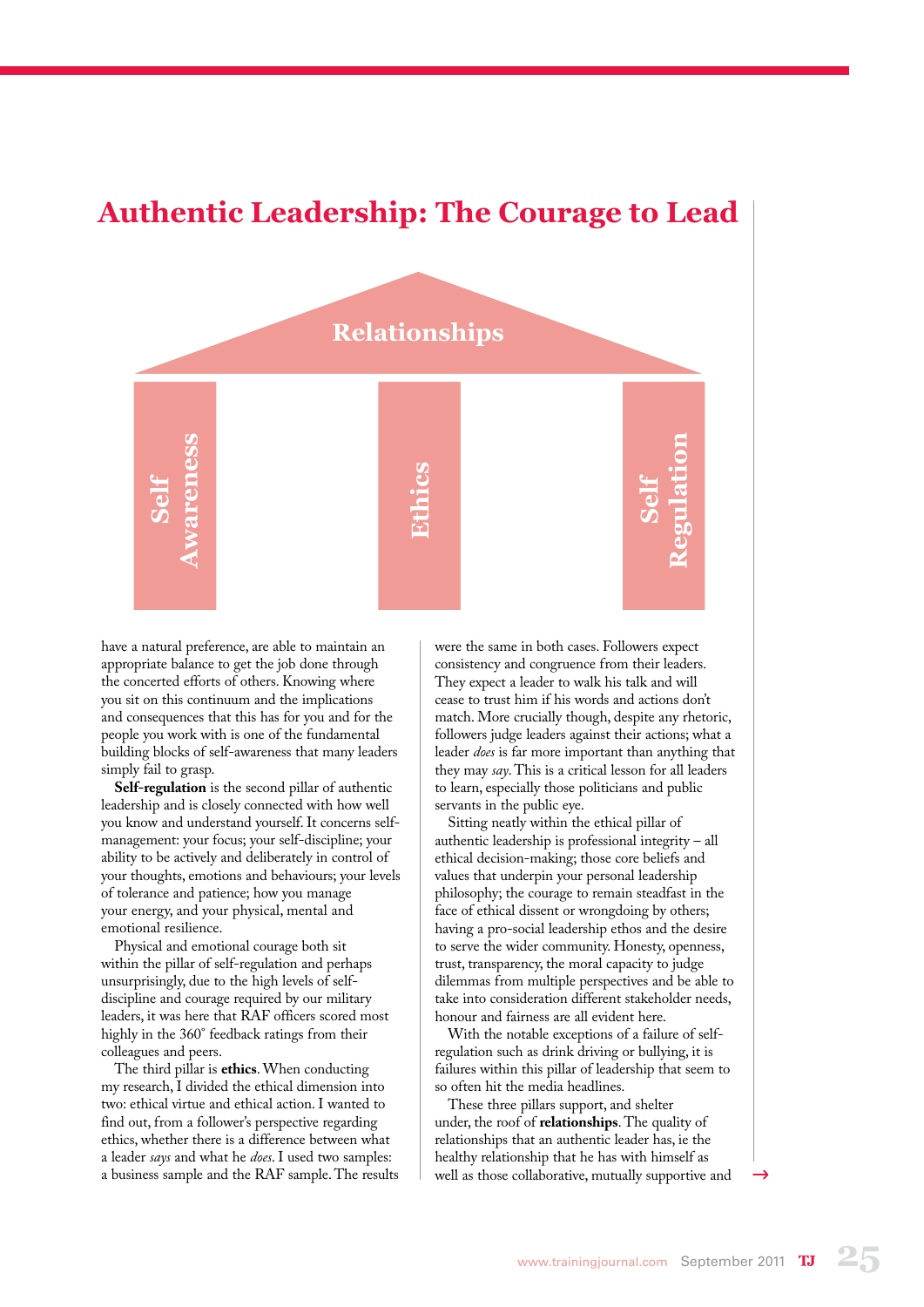## **People vs Task Focus**

# **Task Focus People Focus**

Results driven Achievement oriented Highly competitive The results are paramount People are expendable



Empathetic Compassionate Collaborative Pro-social People's well-being paramount People are our greatest resource

nourishing relationships that he has with others, is a critical differentiator between a leader and an authentic leader.

*"The strongest predictor of happiness is not money, or recognition through success or fame; it's having meaningful relationships."* Professor June Gruber, Yale University

#### **Authentic leadership: the courage to lead**

Leadership isn't easy. Anyone who thinks that it is has clearly never tried it! But why would a leader need courage? The courage to do what exactly? Some of the things that people on authentic leadership development workshops have said when they have thought about what it means for them to have the courage to lead include:

#### **The courage to do what exactly?**

- • to do what's right, regardless of the cost to you
- to develop your own voice and be known for your ethical standpoint
- • to take daily steps to develop your self-awareness and yourself
- • to ask for honest feedback and to accept it without becoming defensive or self-justifying
- • to be vulnerable, to make mistakes, to admit you were wrong, to apologise sincerely and to change
- • to be prepared to lose your job rather than compromise your principles<sup>7</sup>

*Despite any rhetoric, followers judge leaders against their actions*

to be not only your authentic self, but your very 'best self'.

#### **Some implications for HR and L&D professionals**

While task-focused leaders focus on bottom-line results, often at the expense of pro-social and ethical decision-making, the paradox of authentic leadership is that, by taking an ethical approach and engaging the hearts and minds of followers, it actually delivers better and more sustainable results than other leadership approaches. That's an obvious reason for all leaders to become authentic ones, if only it were that easy!

There is currently a debate raging on the Internet after the *News of the World's* phone hacking scandal, which seems to blame HR professionals and suggest that they should somehow police the actions of senior leaders and the board<sup>8</sup>. Quite apart from the courage it requires for an HR or L&D practitioner to stand up to unethical leadership from above when he has a mortgage and/or a pension to consider, surely leaders should take responsibility for their own actions? Is that not what adulthood involves?

My personal belief is that, as HR and L&D professionals, we can advise and support but, ultimately, we should place responsibility for the decisions that are taken fairly and squarely on the shoulders of those people who took them. "Ah," I hear some of you cry, "it's not as easy as all that." You are quite right, often it isn't and it is the authentic leader who lays awake at night grappling with every angle of a situation, trying to find a way through that is the least adverse for people's wellbeing and, moreover, is a course of action that his conscience tells him he can live with.

If you are a trainer or a coach, despite the obvious benefits for well-being and the achievement of